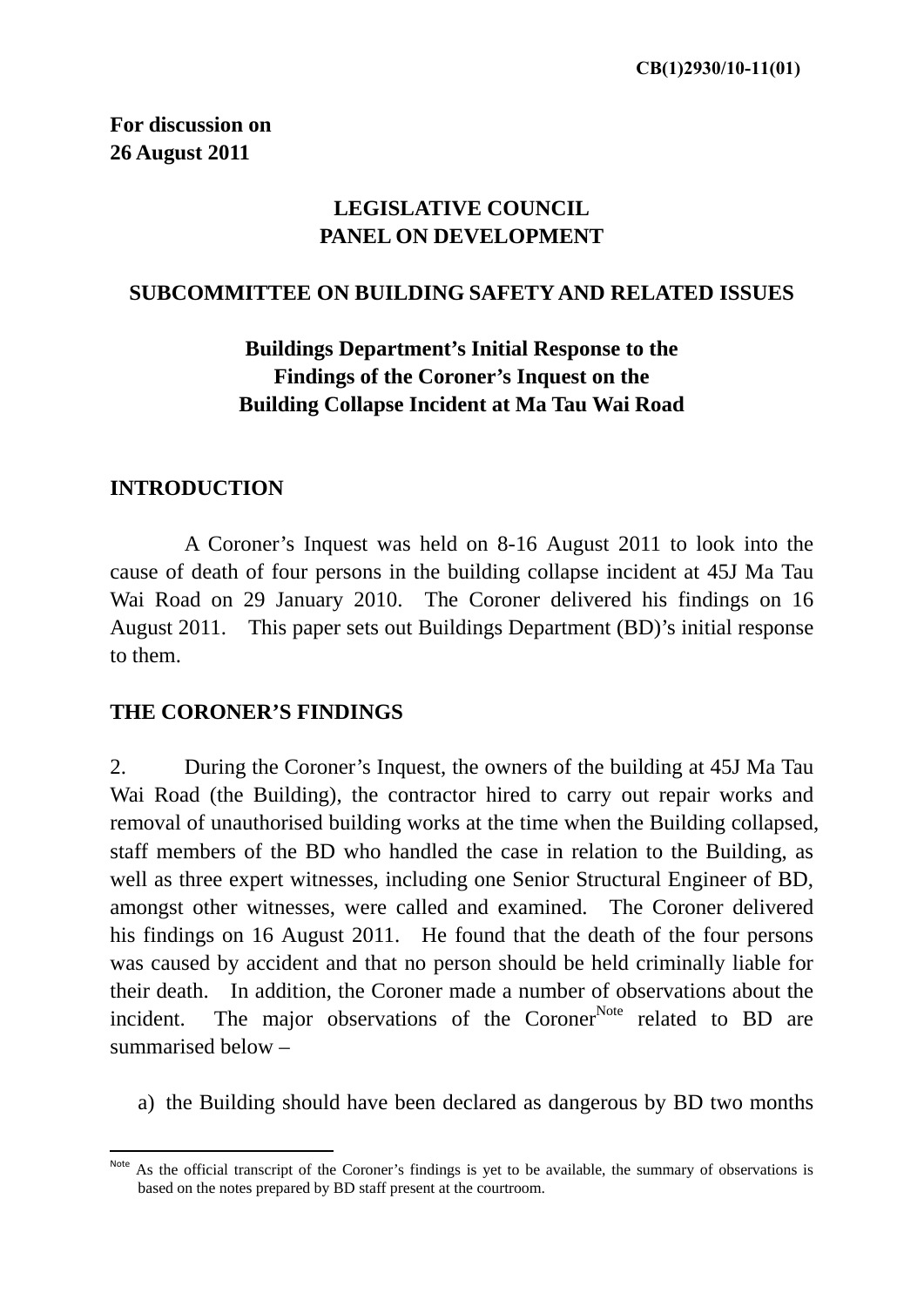before the collapse;

- b) the BD staff who handled the case went into routine and might have made incorrect judgment after the inspection;
- c) as the owners usually would not comply with the Advisory Letter (AL) issued by BD, it is not necessary to issue such AL for buildings that have imminent risk or danger. BD should issue repair order immediately and monitor any commencement of removal/completion every two weeks. The period for compliance of such repair orders should also be shortened; and
- d) for cases of emergencies related to buildings, and non-emergency reports on dilapidation of buildings, the inspection should be carried out jointly by a Building Surveyor (BS) and a Structural Engineer (SE).

## **FOLLOW-UP ACTION CONCERNING THE INCIDENT**

3. The Government attaches great importance to building safety. The tragic building collapse incident at Ma Tau Wai Road set off the alarm for the Government and the whole community to take more determined action to arrest the problem of building decay. Immediately after the building collapse incident, the Government launched a special operation to inspect about 4,000 buildings that were aged 50 or above. Details of the follow-up action were set out in a paper entitled "Building Safety Concerns and Enhancement Measures Related to the Ma Tau Wai Collapse Incident" (CB(1)1685/09-10(01) discussed at the Subcommittee's meeting in April 2010). In the 2010-11 Policy Address, the Chief Executive announced that the Government would adopt a new, multi-pronged approach to enhance building safety in Hong Kong, covering four major areas: (a) legislation; (b) enforcement; (c) support and assistance to building owners; and (d) publicity and public education. Details about the new package of measures were set out in Development Bureau's Legislative Council (LegCo) Brief entitled "Measures to Enhance Building Safety in Hong Kong" (File Ref: DEVB(PL-CR)12/2010) issued in October 2010 and discussed at this Subcommittee in January 2011. Subsequent to the issue of the LegCo Brief, the Development Bureau has submitted a total of four papers on building safety issues to the Panel and this Subcommittee for discussion. A total of 16 questions raised by Members have also been answered at the Council's sittings*.*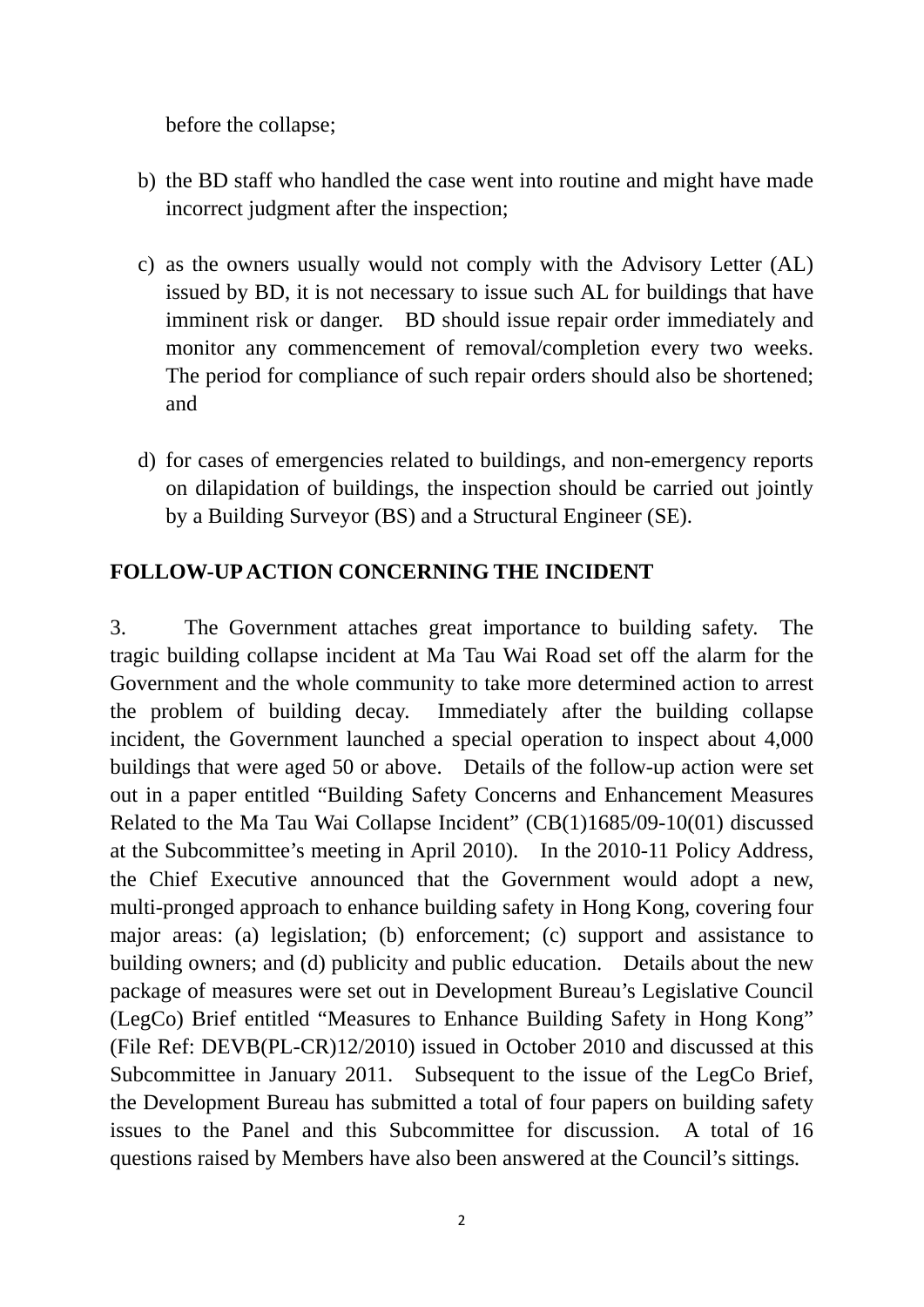# **BD's INITIAL RESPONSE TO THE OBSERVATIONS OF THE CORONER**

4. The BD issued a press release on 16 August 2011 in response to the Coroner's findings. A copy is at **Annex A**. BD respects the Coroner's findings and would seriously consider the Coroner's recommendations. BD's initial response to the Coroner's observations is set out in the ensuing paragraphs.

## *(a) The Building should have been declared as dangerous before its collapse*

5. During the Coroner's Inquest, different views were expressed among the expert witnesses on whether the capacity of the collapsed columns was capable of sustaining the loads from the Building at all critical stages. This reflects that it is difficult to arrive at a definitive view about whether a building has already reached the critical stage of collapse. The existing manual and instructions in BD provide staff in BD with guidelines regarding the matters that they should pay attention to during inspection in determining whether a building has imminent danger and hence warrants immediate action. BD will take the opportunity of the Coroner's observation in this case to conduct a comprehensive review (the Review) of the building safety enforcement manual and instructions to ensure that they are clear and can cater for the needs of present-day circumstances. BD will take into full account the Coroner's recommendations in conducting the Review.

## *(b)How the BD officers had handled the case*

6. BD has conducted an initial review on the handling of the case by its officers. From BD's records of relevant inspection reports, it is found that the observations of the officers concerned were based on the observation of the nature, extent and severity of defects from the inspection of all external elevations and common parts of the whole building and the inside of some individual premises where access could be gained at the time of inspection. During the inspection in November 2009, the structural elements including certain columns and beams at the ground floor and cockloft were inspected. The inspecting officers have properly documented in the reports with photos and descriptions. After the inspection in November 2009, the inspecting officer decided that a repair order should be served, and had sent an advisory letter to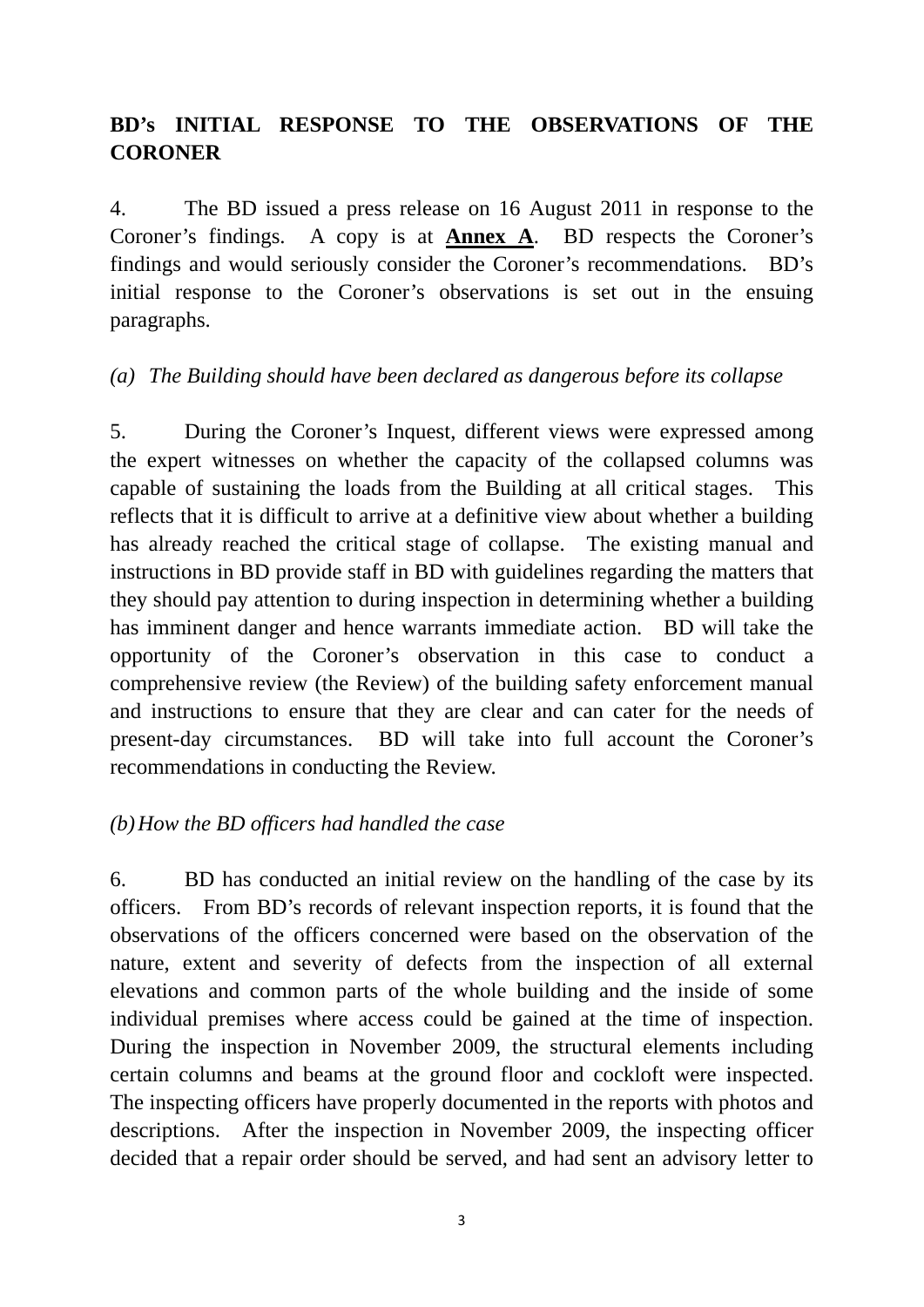the owner in the first instance immediately after the inspection.

7. Notwithstanding the above initial findings, in response to the Coroner's observations on how the relevant officers had conducted their work in this case, BD is carrying out a comprehensive assessment of the performance of the officers concerned in handling the reports on dilapidation of the Building at the material time.

# *(c) The issuance of advisory letters before statutory orders*

8. It is the basic responsibility of owners to upkeep the safety of their buildings and, for this purpose, to carry out regular inspection and timely maintenance and repair of their buildings. The issue of advisory letters, with or without the service of a statutory investigation/repair order, is an established practice in BD. This practice serves to remind the owners of their due responsibility for their properties when BD identifies defects in their buildings in the course of inspection.

9. As statutory orders are legal documents, BD has to exercise due care in issuing them and time is required for checking building ownership and preparing the statutory orders for issue. Because of this, under the existing practice, in cases where BD decides to issue a statutory repair order, an advisory letter will be sent to the owners in the first instance to alert them of the dilapidated condition of their buildings, notify them that a statutory order will be served shortly and advise them to start the arrangement for the repair works earliest possible. A flow chart illustrating the procedure of BD in dealing with building defects or dangerous building is at **Annex B**.

10. BD has established practice prescribed in manual and relevant instructions on the procedure of enforcement actions for building safety. The issue of advisory letters is not on the critical path of the progress of repair and should not prejudice the programme of repair, as long as the owners are willing to fulfill their responsibilities.

11. The existing manual and instructions in BD provides guidelines to staff in BD for control of building safety. In the Review mentioned in paragraph 5 above, BD will look into the existing procedure for follow-up action in respect of the enforcement actions.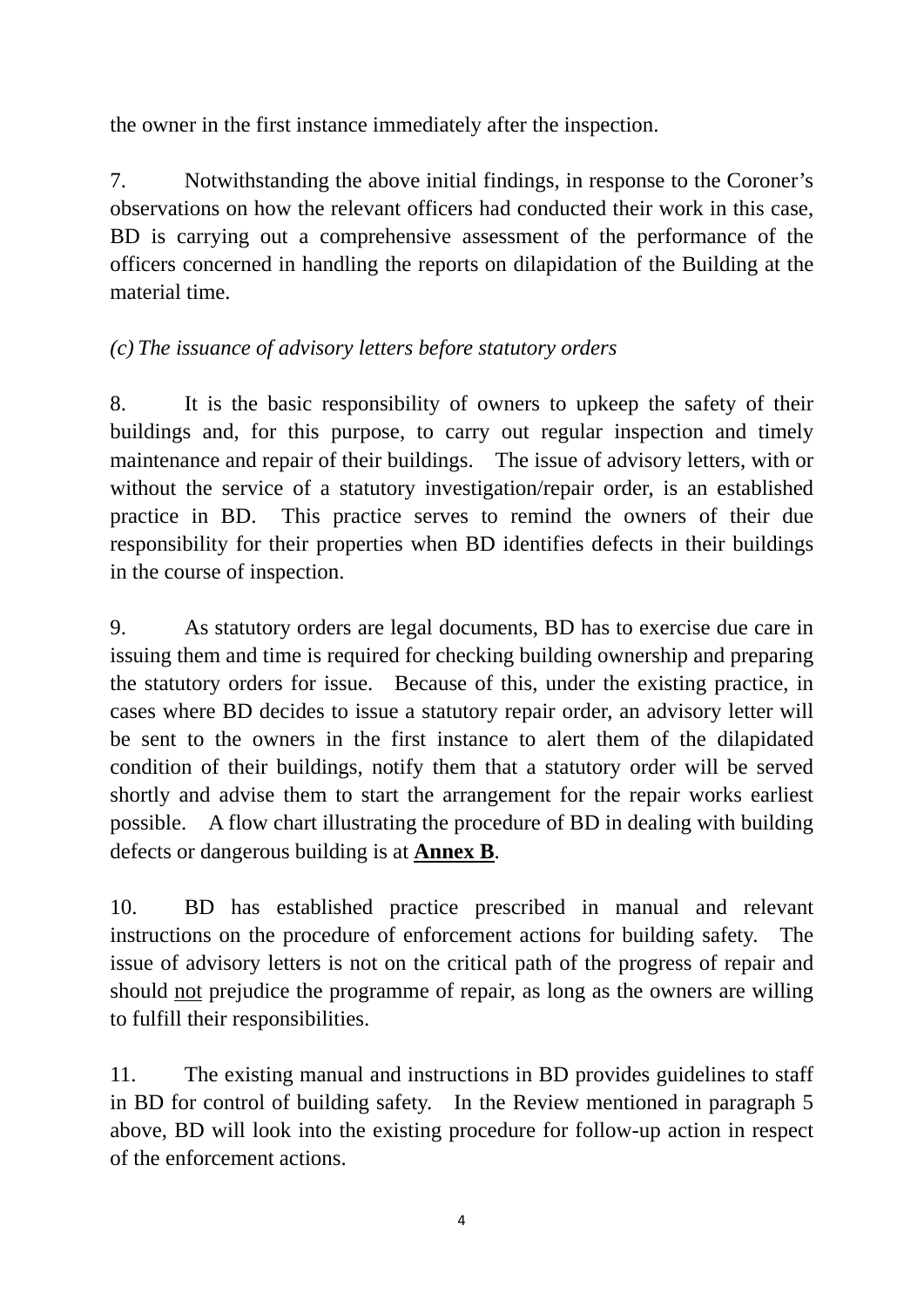## *(d) Joint inspection of BS and SE*

12. Both the BS and SE are competent building professionals with the required professional qualifications and experience. There are established guidelines on cross discipline internal consultation on building safety related duties, which include consultation on structural building matters. The guidelines stipulate when and how consultation should be sought and provided.

13. The first inspecting officer, regardless of his discipline, bears the full responsibility and is fully accountable for his decision as a professional and an officer of BD in discharging his duties. When an officer considers the assessment of a building safety problem is beyond his expertise, he is required to seek assistance. The established mechanism can ensure that assistance could be provided in time and consultation is operated on a need basis according to professional judgment. Depending on the nature and degree of building defects identified in the building, the officer may also consider whether an Investigation Order should be issued under the Buildings Ordinance to require the owner to appoint an Authorized Person and, where necessary, a Registered Structural Engineer to act as his structural consultant, to conduct a detailed investigation on the building.

14. The suggestion of always requiring a joint inspection team in every case of a certain category of dangerous building reports may not be an efficient and effective way in deploying resources, and may also defy the abovementioned principle of accountability that all professionals are duty-bound to abide by. The suggestion may also inadvertently give rise to dereliction of duties of the first inspecting officer. BD's preliminary view is that the existing practice is appropriate. Despite that, BD will keep an open mind and cover this in its Review.

## **WAY FORWARD**

15. As aforementioned, BD will conduct a comprehensive assessment of the performance of the officers concerned in handling the reports related to the Building as well as a comprehensive review on the building safety enforcement procedures and practices. The Review will provide an opportunity for BD to identify room for improvement in the existing guidelines as well as procedure for inspection and enforcement action to further enhance the building safety in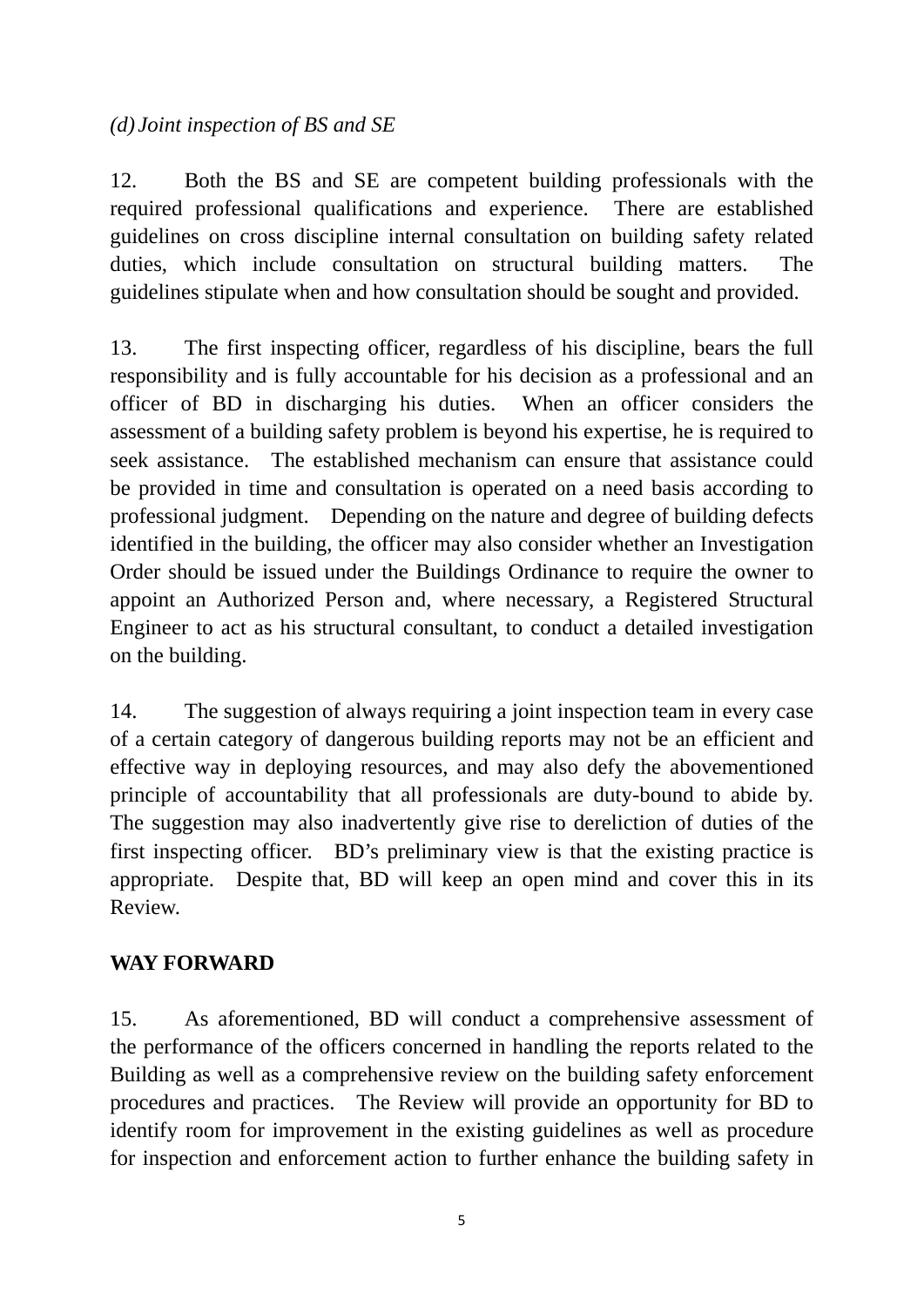Hong Kong.

16. The findings of the Coroner have revealed once again that to enhance building safety in Hong Kong, vigorous enforcement action of BD alone is not adequate. We cannot emphasise enough that it is the basic responsibility of owners to upkeep the safety of their buildings and, for this purpose, to carry out regular inspection and timely maintenance and repair of their buildings. BD's inspection of buildings is for the purpose of monitoring if the owners have properly discharged their responsibility to ensure building and public safety, and should not be taken as a substitute for the owners' responsibility. To this end, we are glad that the LegCo has passed the enabling legislation for introducing the mandatory building and window inspection schemes. The Administration will continue to pursue the multi-pronged approach to ensure building safety, including promoting greater community awareness and instilling a culture among building owners to keep their buildings safe.

**Buildings Department Development Bureau August 2011**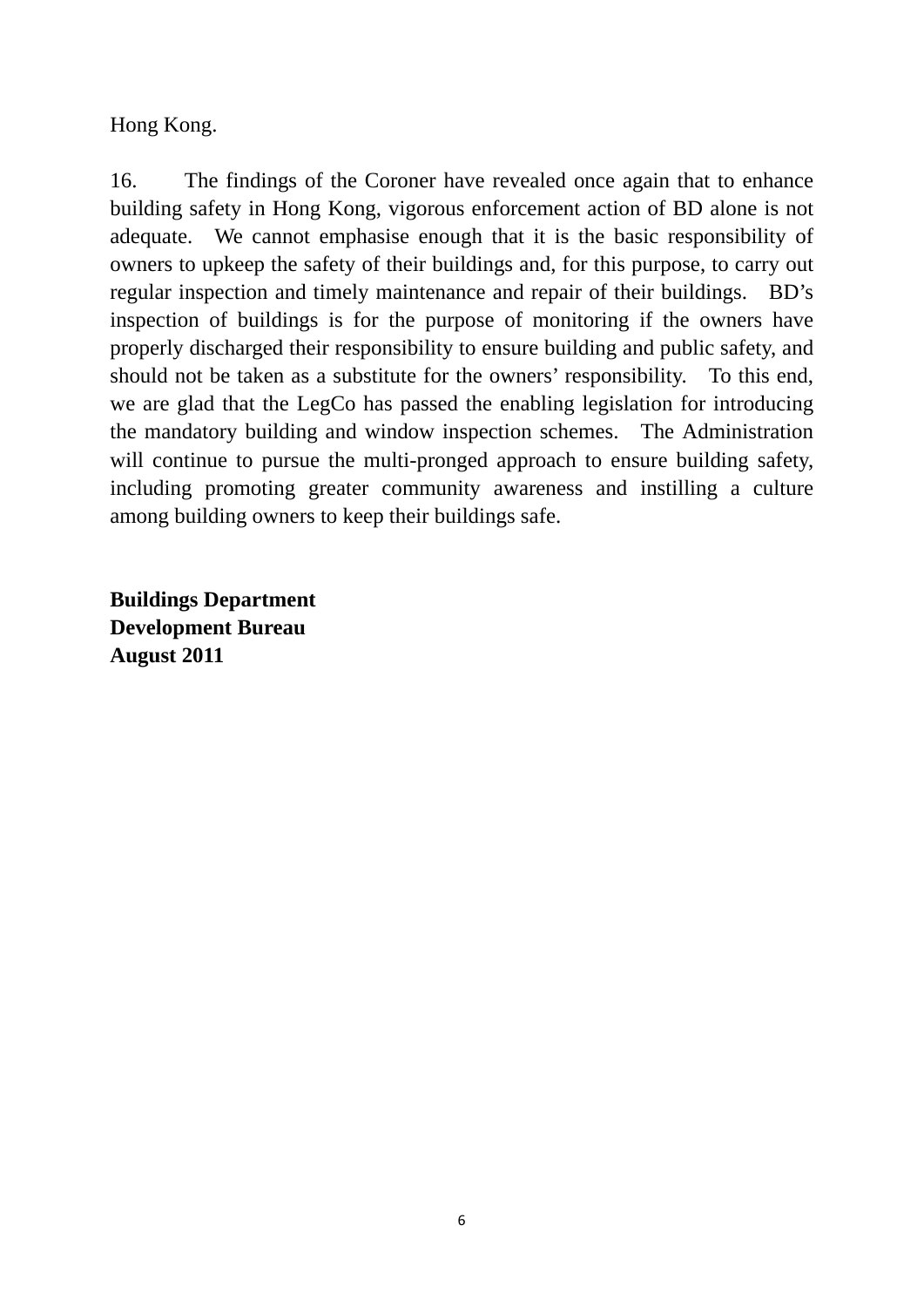#### **Annex A**

# **Press Releases**

BD responds to Coroner's verdict \*\*\*\*\*\*\*\*\*\*\*\*\*\*\*\*\*\*\*\*\*\*\*\*\*\*\*\*\*\*\*\*

 The Coroner's Court today (August 16) returned the verdict on the death of four people during the collapse of a building at 45J Ma Tau Wai Road in January last year. The Buildings Department (BD) conveys its deepest condolences again to the relatives of the victims. The department respects the verdict and will seriously consider the recommendations in the verdict.

 "We have always attached great importance to building safety. Both our building surveyors and structural engineers are competent professionals with the required professional qualifications and ample experience. They will continue to enhance building safety in Hong Kong with unfailing efforts," the BD spokesman stressed.

 "It is the owners' basic responsibility, which they cannot shirk, to maintain the safety of their properties. We call on them to regularly inspect and repair their buildings to ensure their safety and stability. This would also reduce maintenance costs in the long run. Property owners should comply with the repair or removal orders issued by the BD as early as possible. They should engage registered professionals and registered contractors to carry out the necessary works to ensure building safety," the spokesman added.

 The spokesman said that when conducting an inspection according to the established procedures, in addition to inspecting the structural members such as columns and beams, the BD staff would inspect other conditions and defects of the building. They would also follow up on the case in accordance with their professional judgment, the relevant enforcement policy and the provisions of the Buildings Ordinance. This includes the issuance of advisory letters and repair orders. The BD would actively follow up on these orders and make sure that the respective property owners would repair their buildings properly.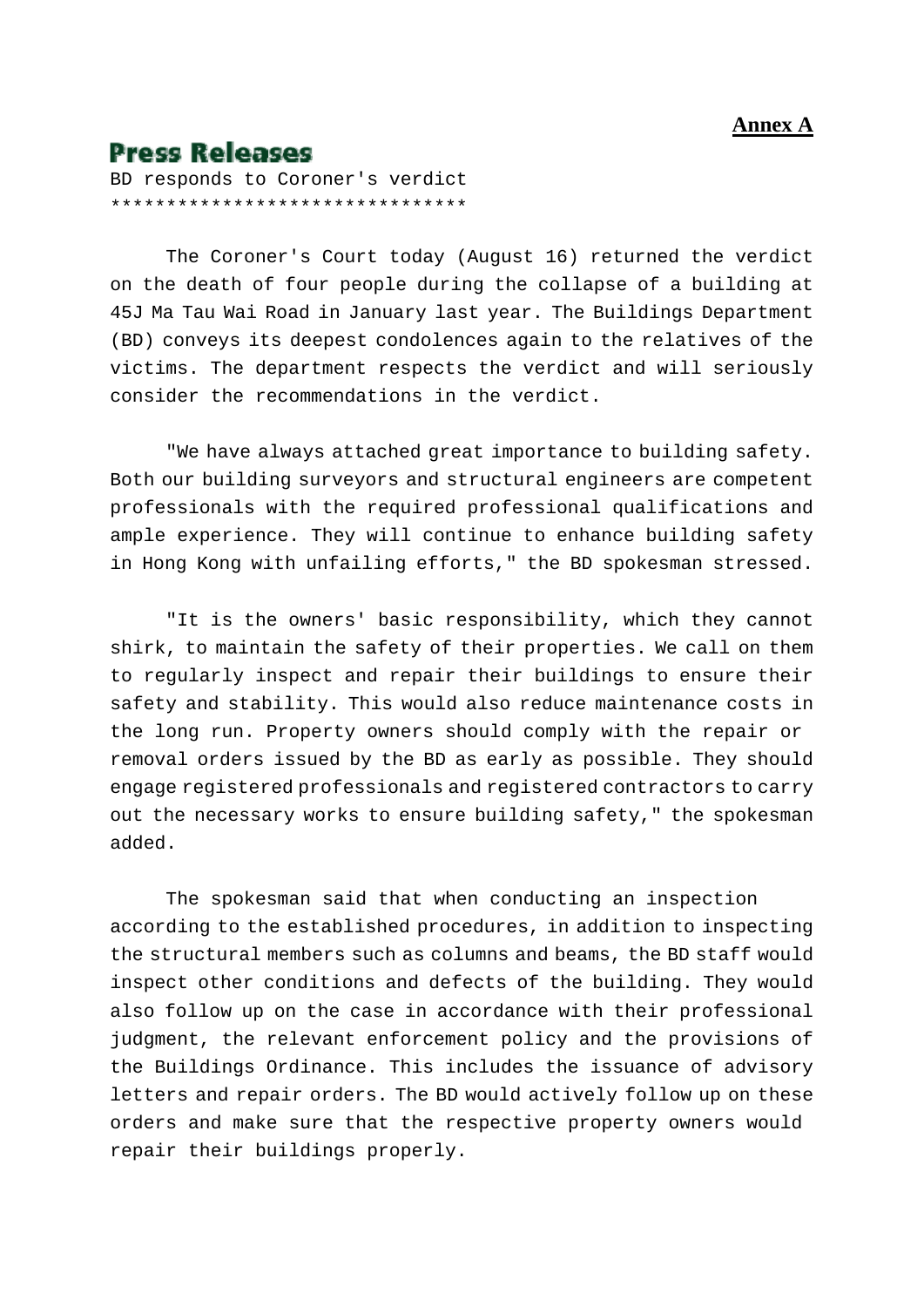To further enhance building safety in Hong Kong in the long run, the Administration has, last October, announced plans to adopt a package of new measures in a multi-pronged approach. The measures cover four major aspects: legislation, enforcement, support and assistance to owners, and publicity and public education.

 The BD has embarked on a number of large-scale operations starting in 2011-12, including the inspection of dilapidated buildings. The annual target of such inspections is 500 buildings. In addition, the Minor Works Control System (MWCS), which has come into operation since the end of last year, provides a lawful, simple, safe and convenient means for owners to carry out small-scale building works including common building repair works and removal works of unauthorised building structures. The BD will closely monitor the progress of the implementation of the MWCS. The Mandatory Building Inspection Scheme (MBIS), the legislation for which has been passed by the Legislative Council, would also help to ensure that owners of old buildings regularly inspect and repair their properties. The Administration is preparing the relevant subsidiary legislation, to be tabled at the Legislative Council for scrutiny shortly with a view to implementing the MBIS as soon as possible.

 The BD will continue to promote the culture of building safety. This is to motivate owners to proactively maintain their properties, comply with the requirements of the law and engage qualified registered practitioners to conduct the necessary repair and maintenance works. Appropriate technical and financial assistance will also be provided to the property owners in need.

Ends/Tuesday, August 16, 2011 Issued at HKT 21:50